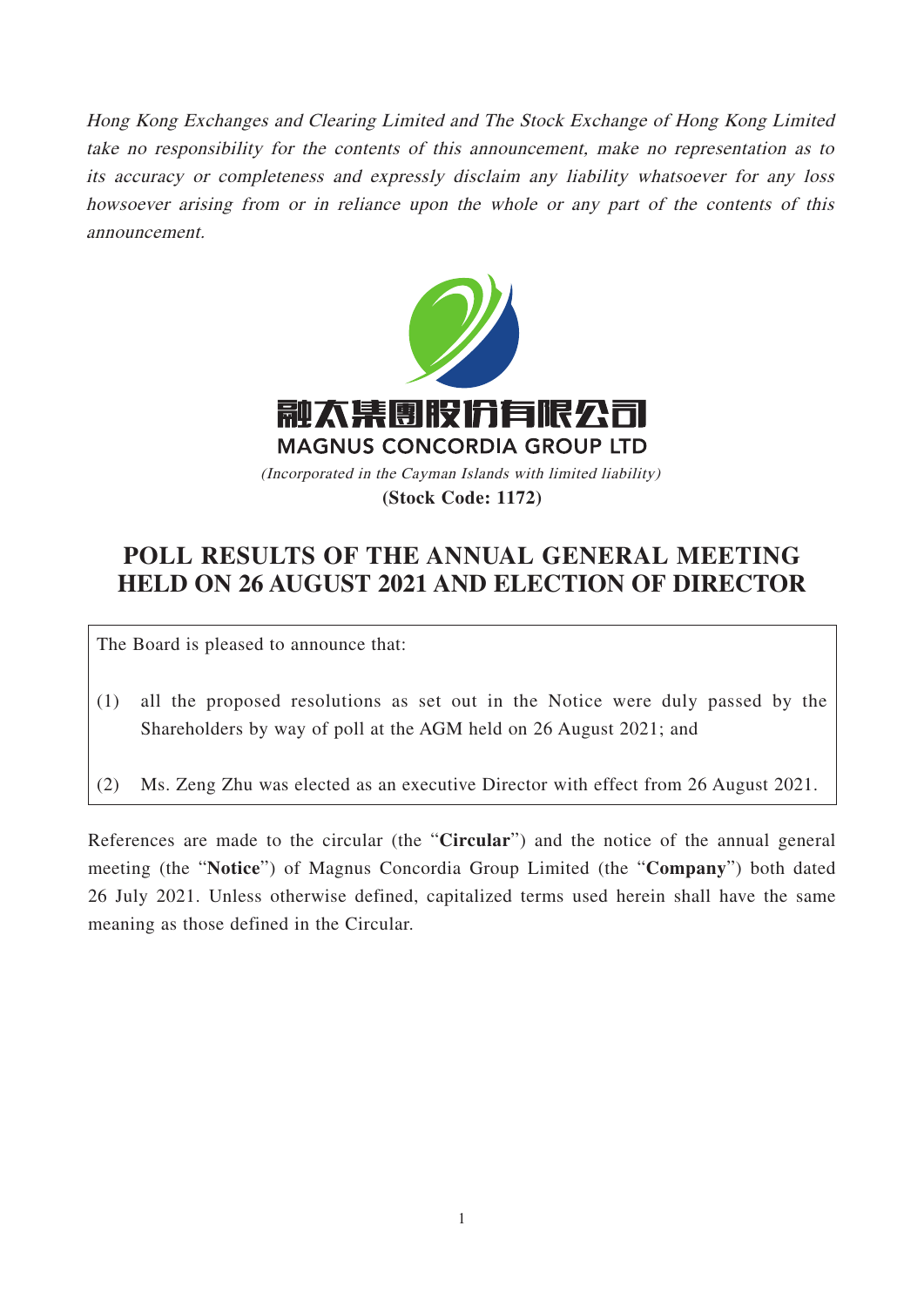## **POLL RESULTS OF THE AGM**

The Board is pleased to announce that all the proposed resolutions as set out in the Notice (the "**Resolutions**") were duly passed by the Shareholders by way of poll at the AGM held on 26 August 2021. The poll results of the Resolutions are as follows:

| <b>Ordinary Resolutions</b> (Note a) |                                                                                                                                                                                                                                                                                                | <b>Number of votes</b><br>and percentage based<br>on total number of<br>votes casted $(\%)$ (Notes b) |                           |
|--------------------------------------|------------------------------------------------------------------------------------------------------------------------------------------------------------------------------------------------------------------------------------------------------------------------------------------------|-------------------------------------------------------------------------------------------------------|---------------------------|
|                                      |                                                                                                                                                                                                                                                                                                | For                                                                                                   | <b>Against</b>            |
| 1.                                   | To consider and receive the audited consolidated<br>financial statements and the directors' report and the<br>auditor's report of the Company for the year ended<br>31 March 2021.                                                                                                             | 4,109,687,737<br>$(100\%)$                                                                            | $\overline{0}$<br>$(0\%)$ |
| 2.                                   | To re-elect Ms. Au Hoi Lee Janet as an<br>a.<br>executive director of the Company.                                                                                                                                                                                                             | 4,109,687,737<br>$(100\%)$                                                                            | $\overline{0}$<br>$(0\%)$ |
|                                      | To re-elect Mr. Lam Chi Hung Louis as an<br>$\mathbf{b}$ .<br>independent non-executive director of the<br>Company.                                                                                                                                                                            | 4,109,687,737<br>$(100\%)$                                                                            | $\overline{0}$<br>$(0\%)$ |
|                                      | To elect Ms. Zeng Zhu as an executive director<br>c.<br>of the Company.                                                                                                                                                                                                                        | 4,109,687,737<br>$(100\%)$                                                                            | $\overline{0}$<br>$(0\%)$ |
|                                      | To authorize the board of directors of the<br>d.<br>Company to fix the remuneration of the<br>respective directors of the Company.                                                                                                                                                             | 4,109,687,737<br>$(100\%)$                                                                            | $\overline{0}$<br>$(0\%)$ |
| 3.                                   | To re-appoint Ernst $&$ Young as the auditor of the<br>Company and to authorize the board of directors of<br>the Company to fix its remuneration.                                                                                                                                              | 4,109,687,737<br>$(100\%)$                                                                            | $\overline{0}$<br>$(0\%)$ |
| 4.                                   | To grant a general mandate to the directors of the<br>Company to allot, issue and deal with additional<br>ordinary shares of the Company of up to a maximum<br>of 20% of the total number of shares in issue of the<br>Company as at the date of passing this resolution<br>("Issue Mandate"). | 4,109,687,737<br>$(100\%)$                                                                            | $\overline{0}$<br>$(0\%)$ |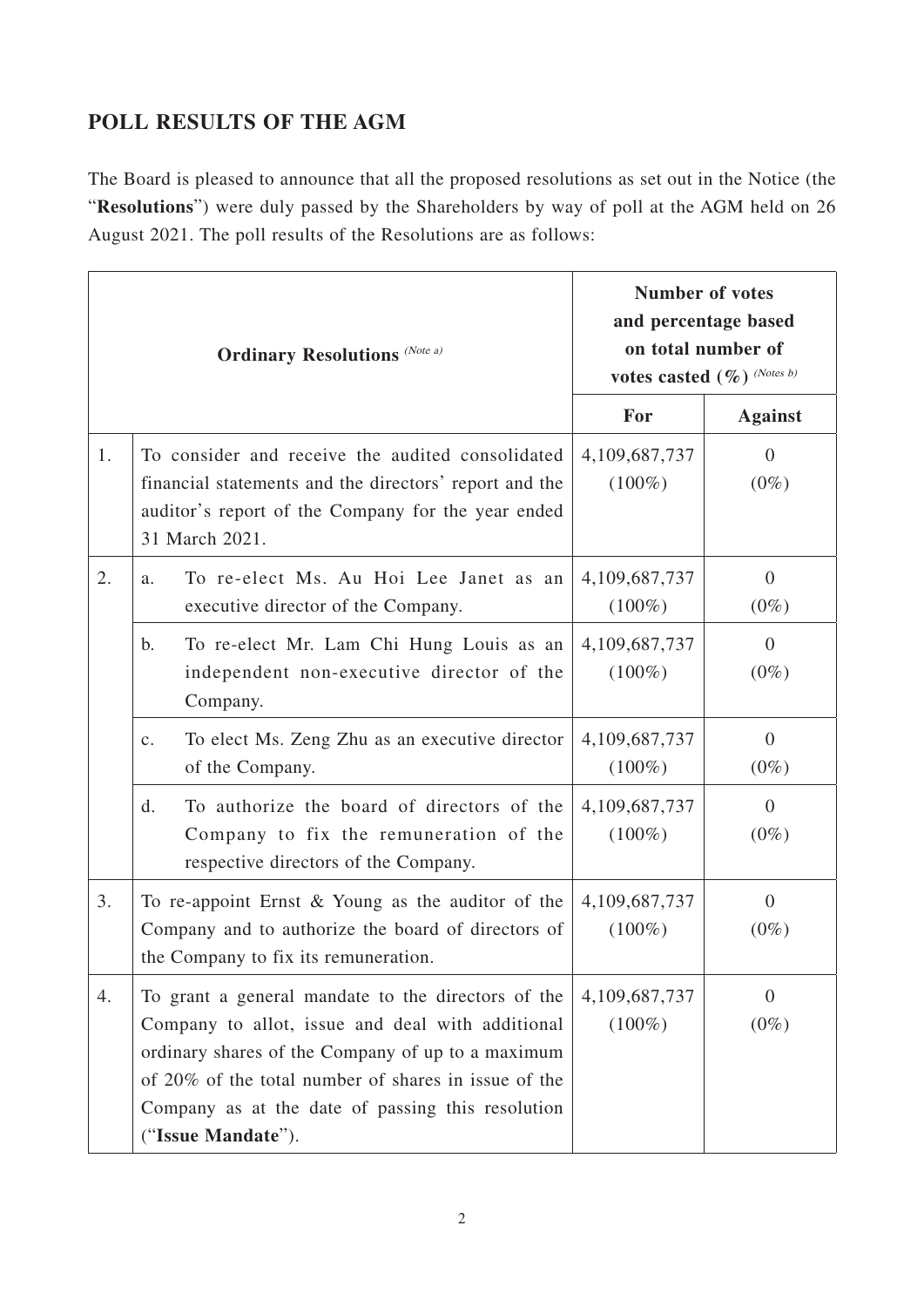| <b>Ordinary Resolutions</b> (Note a) |                                                                                                                                                                                                                                                                                                                                     | <b>Number of votes</b><br>and percentage based<br>on total number of<br>votes casted $(\%)$ (Notes b) |                     |
|--------------------------------------|-------------------------------------------------------------------------------------------------------------------------------------------------------------------------------------------------------------------------------------------------------------------------------------------------------------------------------------|-------------------------------------------------------------------------------------------------------|---------------------|
|                                      |                                                                                                                                                                                                                                                                                                                                     | For                                                                                                   | <b>Against</b>      |
| 5.                                   | To grant a general mandate to the directors of the<br>Company to repurchase ordinary shares of the<br>Company up to a maximum of 10% of the total<br>number of shares in issue of the Company as at<br>the date of passing this resolution ("Repurchase"<br>Mandate").                                                              | 4, 109, 687, 737<br>$(100\%)$                                                                         | $\Omega$<br>$(0\%)$ |
| 6.                                   | Conditional upon the passing of resolutions numbers<br>4 and 5, to extend the Issue Mandate granted to<br>the directors of the Company to issue, allot and<br>deal with additional ordinary shares in the capital<br>of the Company by the number of ordinary shares<br>repurchased by the Company under the Repurchase<br>Mandate. | 4, 109, 687, 737<br>$(100\%)$                                                                         | $\Omega$<br>$(0\%)$ |

Notes:

- (a) The full texts of the Resolutions are set out in the Notice.
- (b) The number and percentage of votes are based on the total number of shares of the Company voted by the Shareholders at the AGM in person or by proxy.

As more than 50% of the votes from the Shareholders who attended and voted at the AGM were cast in favour of the Resolutions, the Resolutions were duly passed as ordinary resolutions of the Company by way of poll at the AGM.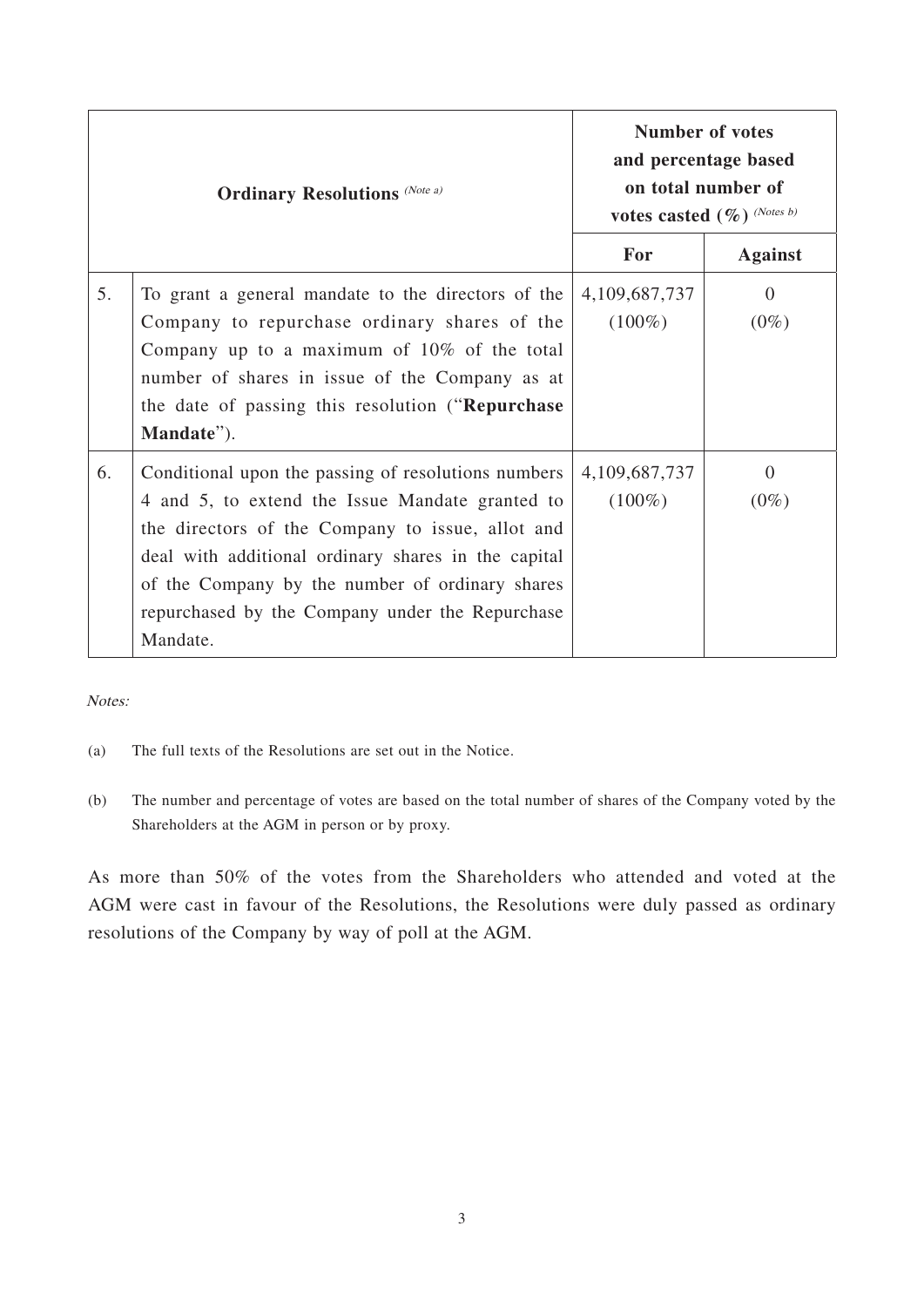As at the date of AGM, the total number of Shares in issue was 5,779,196,660 Shares, being the total number of Shares entitling the holders thereof to attend and vote on the Resolutions at the AGM. There were no Shares entitling the Shareholders to attend and abstain from voting in favour of the Resolutions at the AGM as set out in Rule 13.40 of the Listing Rules. None of the Shareholders are required under the Listing Rules to abstain from voting on the Resolutions at the AGM, and none of the Shareholders have stated their intention in the Circular to vote against or to abstain from voting on the Resolutions at the AGM.

The Company's branch share registrar and transfer office in Hong Kong, Tricor Investor Services Limited, acted as the scrutineer for the vote-taking at the AGM.

## **ELECTION OF DIRECTOR**

The Board is also pleased to announce that Ms. Zeng Zhu ("**Ms. Zeng**") was elected as an executive Director with effect from the conclusion of the AGM.

Ms. Zeng, aged 31, has about 10 years' experience of providing audit and advisory services to listed companies, multinational companies and other entities. She has extensive experience in handling various investment projects, fund raising projects and corporate governance matters. Ms. Zeng obtained her bachelor degree in accounting from the Southwestern University of Finance and Economics(西南財經大學) in June 2012.

Prior to joining the Company, Ms. Zeng worked in the audit department of Deloitte Touche Tohmatsu Certified Public Accountants LLP Shenzhen Branch from September 2012 to October 2019, and her last position was an audit manager.

Save as disclosed above, Ms. Zeng (i) did not hold any other directorships in the last three years in public companies the securities of which are listed on any securities market in Hong Kong or overseas; and (ii) did not have any relationships with any other Directors, senior management, substantial shareholders (as defined in the Listing Rules), or controlling shareholders (as defined in the Listing Rules) of the Company.

As at the date of this announcement, Ms. Zeng did not have and was not deemed to have any interests in the shares or underlying shares of the Company or its associated corporations within the meaning of Part XV of the SFO.